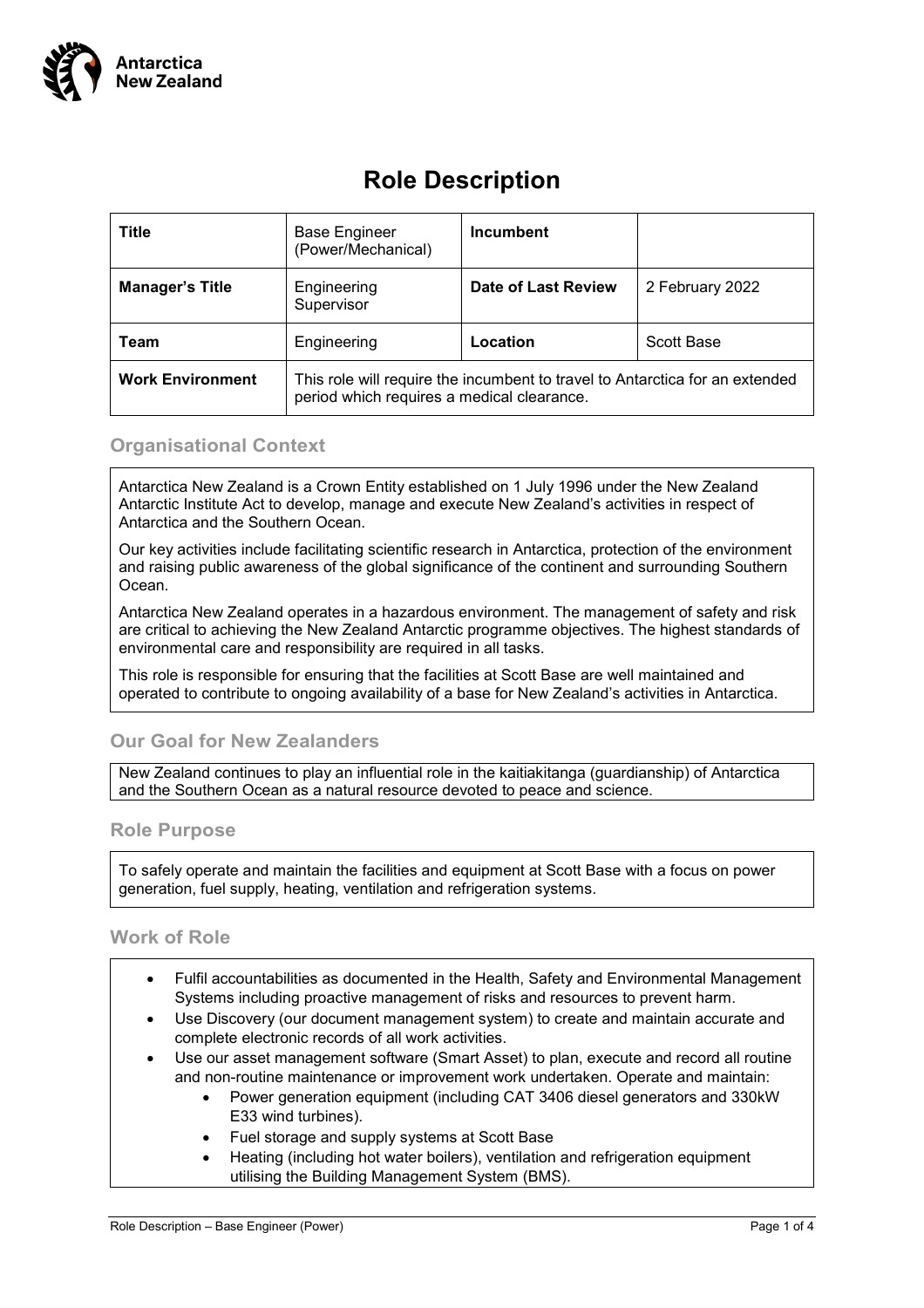

- Act as Duty Engineer on a rostered basis (usually one week in three).
- Handle bulk fuel in a safe manner and maintain oversight of fuel storage and handling for transport to field locations in accordance with Antarctica New Zealand procedures and relevant legislation.
- Maintain a clean and safe work environment.
- Update and maintain records of spares and materials used/held and assist with procurement of replacement items.
- Provide assistance to field parties (either in person or via radio) with plant set up, operation, diagnostics and repair.
- Provide assistance to other engineering team members as required (including but not limited to completing the Water Engineer's daily rounds) and work as a team to maintain and improve plant. Support visiting contractors with asset maintenance and servicing work.
- Identify opportunities for process or system improvement and communicate these to the Engineering Supervisor.
- Proactively contributes to the overall base community.
- Rostered duties on the Scott Base Fire Crew and other base tasks as required.
- Any other tasks assigned by the Engineering Supervisor.

# **Key Challenges**

- Maintenance of engineering facilities which operate in a harsh environment.
- Working in challenging climatic conditions while continually considering environmental impacts.
- Participation in an on-call Duty Engineer roster and being able to respond to emerging issues at any time.
- Ability to maintain a positive outlook while under pressure and responding to rapidly changing priorities.
- Maintaining motivation and work quality (including repetitive tasks) 6 days a week for up to 13 months.
- Resilience to living in a small communal environment for up to 13 months (e.g. shared rooms, communal bathrooms etc.).
- The location and role may place pressure on the physical and mental well-being of the incumbent (e.g. at times long hours, 24-hour daylight/darkness); the incumbent's family and other close relationships.

# **Key Functional Relationships**

| <b>Internal</b> | <b>Engineering Supervisor</b><br><b>Engineering Maintenance Manager</b><br><b>Asset Management Engineers</b><br>Scott Base Leadership Team<br><b>Operations Solutions Manager</b> |
|-----------------|-----------------------------------------------------------------------------------------------------------------------------------------------------------------------------------|
| <b>External</b> | United States Antarctic Programme personnel<br>$\bullet$                                                                                                                          |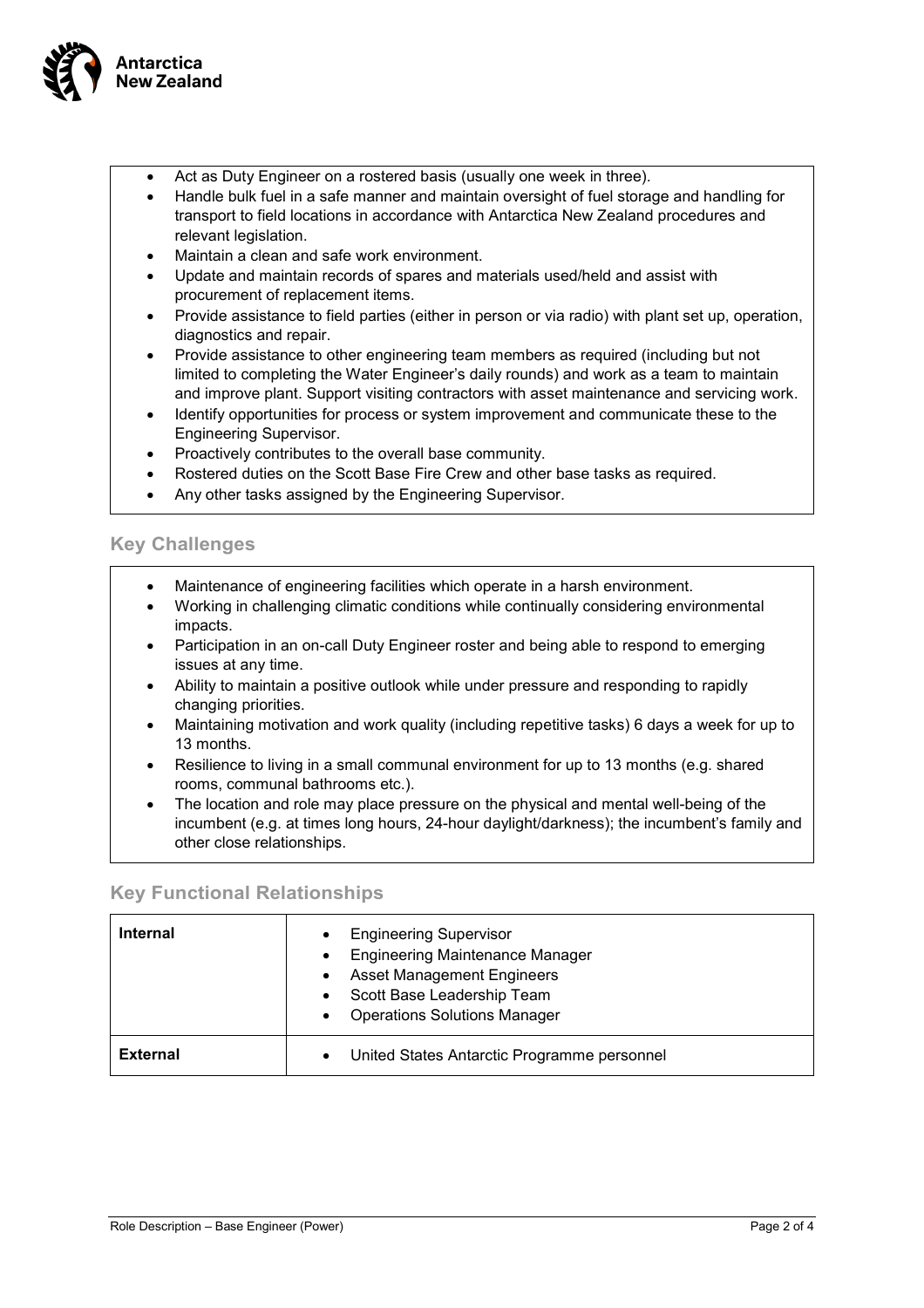

| <b>Capability Area</b>                                           | <b>Description</b>                                                                                                                                                                                                                                                                                                                                                                                                                                                                                                                                                                                                                                                                                                                                                                                                                                                                                                                 |  |  |
|------------------------------------------------------------------|------------------------------------------------------------------------------------------------------------------------------------------------------------------------------------------------------------------------------------------------------------------------------------------------------------------------------------------------------------------------------------------------------------------------------------------------------------------------------------------------------------------------------------------------------------------------------------------------------------------------------------------------------------------------------------------------------------------------------------------------------------------------------------------------------------------------------------------------------------------------------------------------------------------------------------|--|--|
| Qualifications,<br><b>Certificates and</b><br><b>Memberships</b> | A New Zealand Trade Certificate (or recognised equivalent) in a<br>$\bullet$<br>relevant engineering discipline.<br>Hold a current First Aid qualification (Unit Standard 6401, 6402).<br>$\bullet$<br>Hold a current Working at Heights qualification (Unit Standards<br>$\bullet$<br>17600, 15757, 23229).<br>Hold a current confined space and gas detection qualification<br>$\bullet$<br>(Unit Standards 17599, 18426).<br>Hold a current Full New Zealand Driver's Licence (Class 1) and<br>$\bullet$<br>be experienced in operation of vehicles with manual gearbox<br>Be certified as 'medically fit' by Antarctica New Zealand's Medical<br>Assessor.<br>Preferable (but not essential) to hold:<br>A current Tracks and endorsements (Unit Standards 16703)<br>$\bullet$<br>A current Forklift operator's certificate (Unit Standard 10851).<br>A Telehandler operator's certificate (Unit Standard 23637).<br>$\bullet$ |  |  |
| Knowledge, Skills<br>and Experience                              | At least 5 years post-qualification experience.<br>٠<br>General engineering maintenance and fabrication<br>$\bullet$<br>Proficiency in computer use, particularly for record keeping.<br>$\bullet$<br>Preferably some experience in:<br>$\bullet$<br>Medium size diesel generator operation and maintenance<br>$\bullet$<br>Wind turbine operation and maintenance including<br>$\bullet$<br>applying safety isolations<br>Heating systems - including hot water boilers<br>$\bullet$<br><b>Refrigeration systems</b><br>$\bullet$<br>Mechanical fault finding<br>$\bullet$<br>Bulk fuel handling and storage (including LPG)<br>$\bullet$<br><b>Building Management Systems</b><br>Understanding of and commitment to learning about tikanga and<br>Treaty of Waitangi principles.                                                                                                                                                |  |  |
| Judgement,<br><b>Temperament and</b><br><b>Influence</b>         | Demonstrates the personal qualities required to fit in socially and<br>$\bullet$<br>professionally with a diverse range of people in a potentially<br>stressful environment.<br>Able to work without direct supervision.<br>$\bullet$<br>Excellent communication skills.<br>Ability to accept/provide feedback                                                                                                                                                                                                                                                                                                                                                                                                                                                                                                                                                                                                                     |  |  |

# **Minimum Capability Necessary to Work to Role**